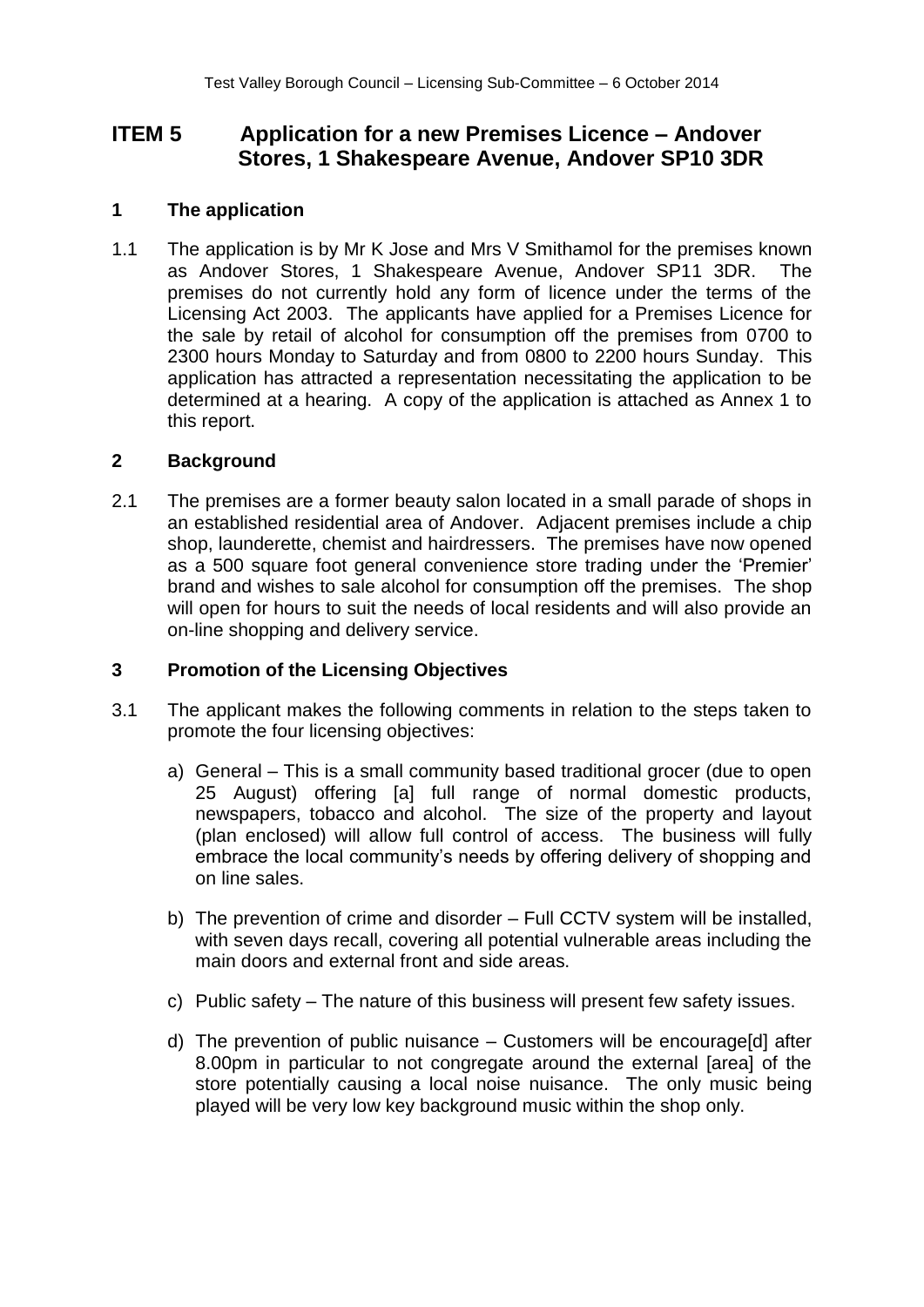Test Valley Borough Council – Licensing Sub-Committee – 6 October 2014

e) The protection of children from harm – We are very aware of the risks concerning the sale of alcohol to children (and other age restricted products). All staff (including delivery drivers) will be fully trained in the sale of alcohol to minors, this training will be recorded and updated six monthly (training records enc.). The age recognition policy will be strictly "Challenge 25" [and] we only accept photo driving licences and passports as ID.

The measures to promote the licensing objectives are of relevance when considering the representation received.

## **4 Relevant Representations – Responsible Authorities**

- 4.1 **TVBC Housing and Environmental Health Service –** The Environmental Protection Team raises no objection to the application.
- 4.2 **Hampshire County Council Trading Standards Service –** The applicant has agreed to the licence conditions set out in Annex 2 attached to this report as recommended by Trading Standards who thus have no objection.
- 4.3 **Hampshire County Council Safeguarding Unit**  Does not have any conditions or representations for this application.
- 4.4 **TVBC Planning & Building Service –** Having examined the application the Service has no comments to make.

## **5 Relevant Representations – Other Persons**

5.1 D M Grist – Objection to the application on the grounds that the licensing objectives of prevention of crime and disorder and prevention of public nuisance will not be achieved. See Annex 3 to this report.

## **6 Policy Considerations**

6.1 It is considered that the following extracts from the guidance issued by the Secretary of State under section 182 of the Licensing Act 2003 (June 2013 edition) are relevant.

2.1-2.7 – Crime and disorder 2.18-2.24 – Public nuisance 3.7-3.9 – Mobile, remote, internet and other delivery sales 8.33-8.41 – Steps to promote the licensing objectives 9.1, 9.3, 9.27-9.40 – Determining applications 10.1-10.13 – Conditions

A copy of the Secretary of State's Guidance will be provided at the meeting for Members of the Sub Committee. Additional copies can be obtained from the Home Office website.

6.2 It is considered that the following extracts from the Licensing Authority's own Statement of Licensing Policy are relevant to this application: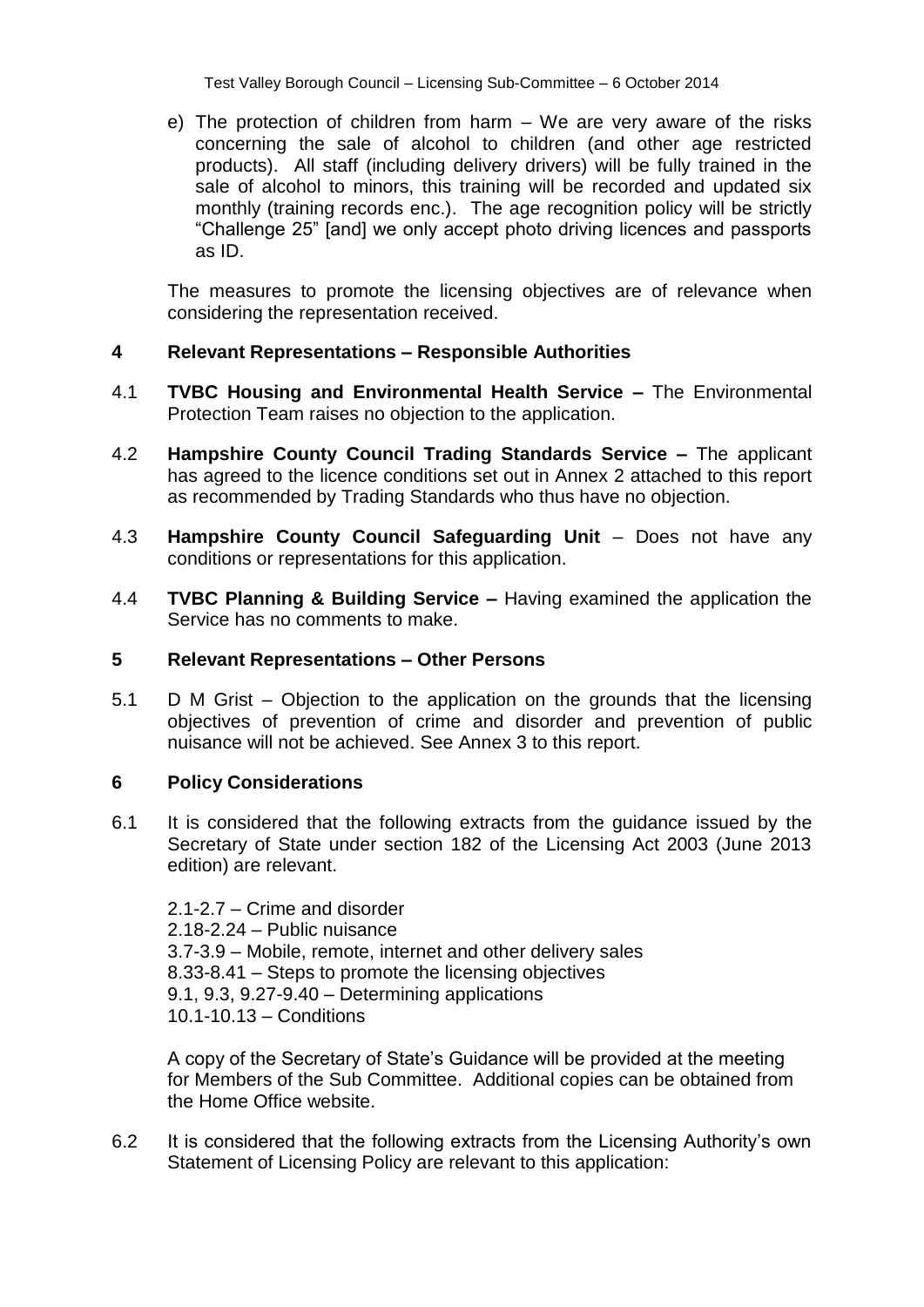#### Section A Prevention of Crime and Disorder

#### Section C Prevention of Public Nuisance

The Statement of Licensing Policy has either previously been provided for Members of the Sub Committee or will be provided at the hearing. Copies can also be obtained from the Licensing Section of the Legal and Democratic Service or downloaded from the Council's website.

#### **7 Observations**

- 7.1 The Committee is obliged to determine this application with a view to promoting the four licensing objectives of prevention of crime and disorder, public safety, prevention of public nuisance and the protection of children from harm. In making its decision, the Committee is also obliged to have regard to the national Guidance and the Council's own Statement of Licensing Policy. The Committee must also have regard to all of the representations made and the evidence it hears. The Committee must take such of the following steps as it considers appropriate for the promotion of the licensing objectives:
	- a) Grant the application as requested
	- b) Modify the conditions of the licence, by altering or omitting or adding to them. (The Committee may where appropriate attach different conditions to different parts of the premises concerned and/or to different licensable activities).
	- c) Reject the whole or part of the application (in the case of the latter for example by only allowing some of the licensable activities or permitting them to take place at times other than those requested).

The Committee is asked to note that it may not modify the conditions or reject the whole or part of the application merely because it considers it desirable to do so. It must actually be appropriate in order to promote one or more of the four licensing objectives:-

- a. Prevention of crime and disorder
- b. Public safety
- c. Prevention of public nuisance
- d. Protection of children from harm